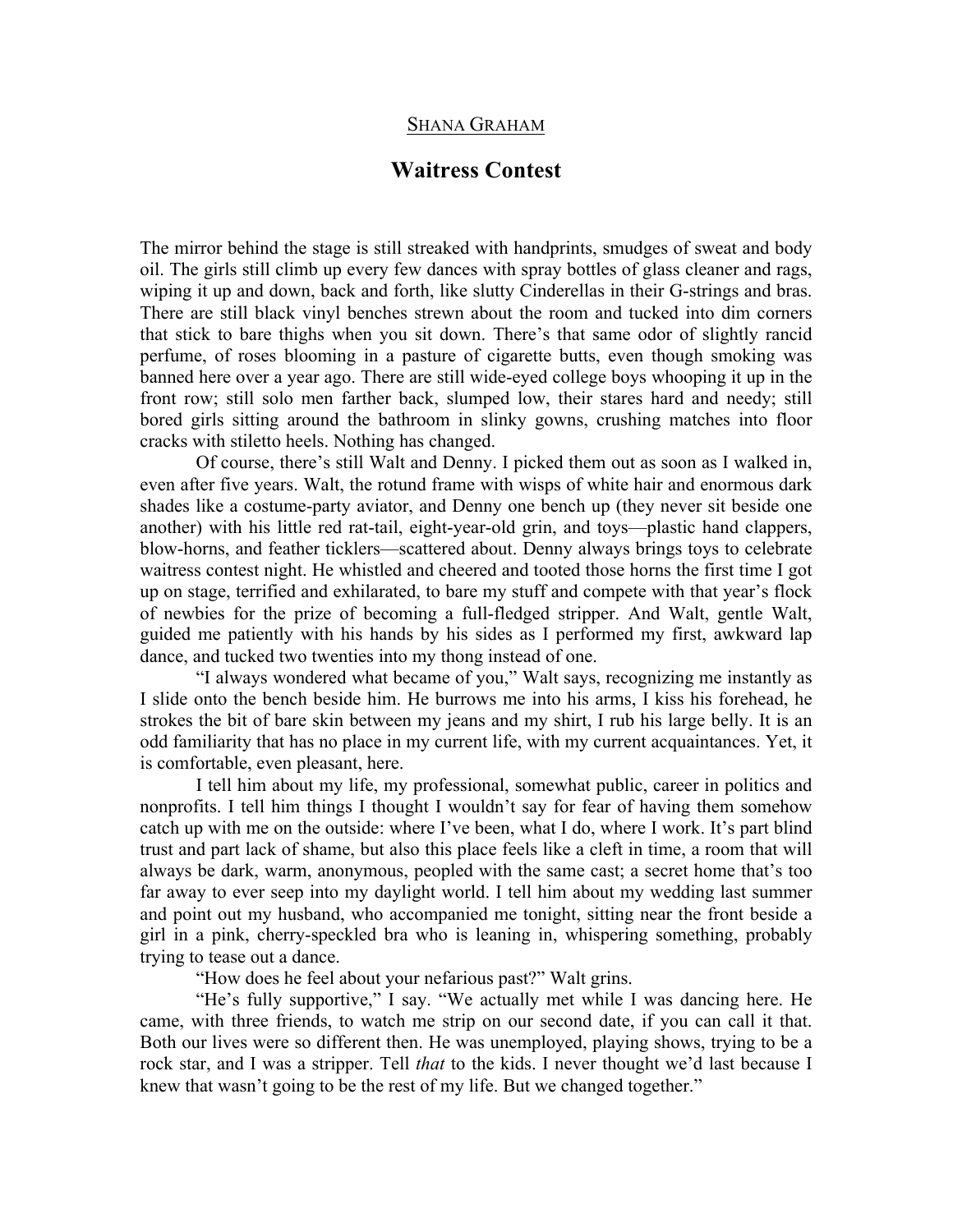"I'm sure he enjoys the perks of your training," Walt winks. "I'm glad you found someone. It's too easy to get wrapped up with a person and not know who they really are until it's too late. That's why I only got married once."

Walt tells me about his triple bypass surgery. How he was out for eight days, but it was even worse because he wasn't "all the way out." He squeezes my hand and stares off for a moment into a corner where there's nothing but scattered chairs. "Don't you worry. I'm not going anywhere. My sister and my son would miss me too much."

"And I couldn't bear to come here and not find you. I knew you'd still be here." I tell him.

"That's right. They just wipe me up off this bench at night and I crawl back in the next morning. See that girl over there," Walt points at a bored looking brunette, sitting alone, massaging her bare feet. "She's nineteen. Her mother worked here until a month ago and then she started. Once, a few years back, there was a mother and daughter here at the same time. They seemed okay with it, but sometimes men would get dances from both of them at once, and that was a little weird."

I raise my eyebrows; try for a moment to picture my own mother here. I can't. I've never told her, or any of my family, about this part of my life. I came close once. Took my mother to see a documentary about dancers unionizing at the Lusty Lady in San Francisco and felt my cheeks grow hot during a scene where the narrator comes out as a stripper to her own devastated mother. In the car after the film, my mother said, "I know I raised you and your brother to be open minded about everything, but I couldn't imagine that!" I smiled, shook my head in agreement, and didn't tell her because I realized she didn't need to know.

"I knew you'd be okay," Walt says, his fingers in my hair. "Some of these girls, they get eaten up by the lifestyle. But I knew you'd get out. You've always been one of the most special girls to grace our little club."

I nod, erect with pride. Don't we all go home to measure how far we've progressed? But there's also homesickness for the selves we've left behind. On the bench in front of us, Denny is tickling a ponytailed girl with a miniature plastic hand. She turns around and catches sight of me, the only non-working female in tonight's sparse crowd, and introduces herself.

"I love to dance for girls, girls make me happy!" she giggles, bouncing on the vinyl like a kid on a trampoline. "Oh, I love these benches! Oooh! Don't you think it would be fun to have sex on these benches?"

I rejoin my husband in the front row as the waitress contest begins.

\*

It was curiosity, foremost, that led me to try out this most taboo of professions. It was also a self-dare: Would I go through with it? I've always had a tendency to place myself in the most uncomfortable, foreign, dirty, unnerving places, ideally alone, to test my mettle—and also to see what would happen.

And, I needed the money. The classic story: down on her luck, she flips through the weekly rag and comes upon that ad: Earn \$300+ per shift; No experience necessary. I'd left my job in California and moved to Seattle on a whim, for a final shot at rescuing a battered relationship and the vague ambition of taking classes and pursuing a law degree.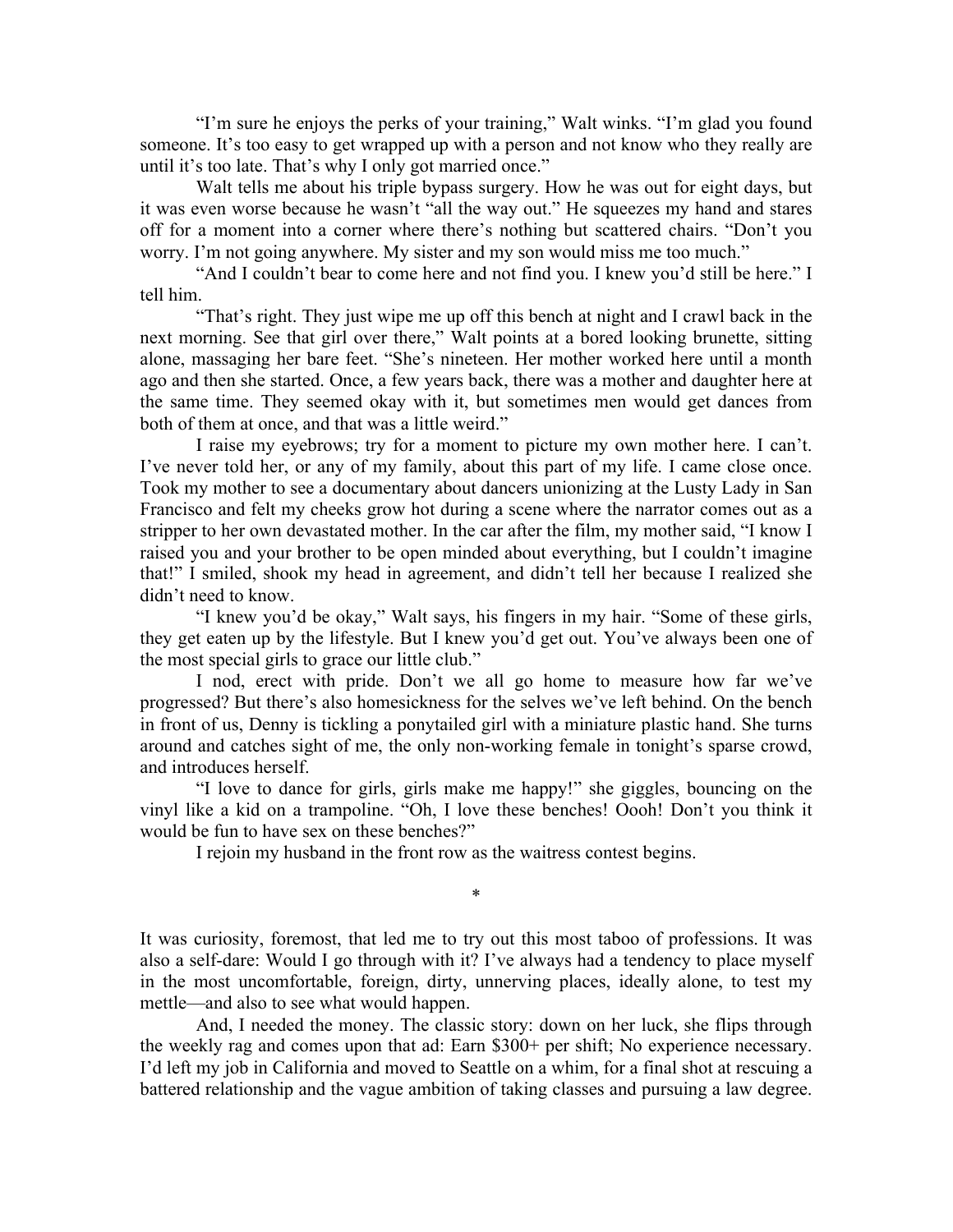Within a few months I was single and digging into my final, secret stash—two crumpled \$100 bills in a little sack where I kept library cards from four different cities and a few auspicious fortune-cookie promises—to pay rent for my little room in the basement of a shared house.

The Talents West employment agency was a shack of a place, hidden among the car dealerships, Teriyaki joints, and hourly rate motels of north Seattle's sprawling Lake City Way. Nothing about the building, other than the block-lettered TALENTS WEST sign out front, gave any clue to the nature of the establishment or the business that transpired within. I parked at the restaurant next door and walked into the shoddy, but pleasantenough office. There was a desk covered with paperwork and photos of someone's kids, pictures on the walls of women, fully-clothed, in tacky-elegant evening gowns, and a couple of girls in jeans and sweatshirts sitting on a couch, chatting with a middle-aged man with a thick Boston accent who appeared to be the receptionist. One of the girls bounced a bored looking toddler on her knee. It smelled like Chinese take-out, and, indeed, a table in a room just off the front was laid with a buffet of Styrofoam containers filled with Chow Mein, sweet and sour pork, and fried shrimp.

The receptionist asked me to fill out some paperwork, photocopied my driver's license, and led me to a small, back office where a red-faced man behind a huge desk nodded for me to enter. A half eaten plate of noodles sat in front of him. He looked me up and down, slow, confident, saying nothing. Stupidly, I extended my hand to shake. He took my hand in both of his large, damp ones and didn't let go, gave me a gentle, *Don't worry, I'm going to make it all better*, smile, and winked. I started as a waitress the next night.

\*

Here's how it works: You start out as a waitress, serving Coke and apple juice because no booze is allowed in Washington's fully nude clubs and house rules say customers must buy a \$5 soft drink every half-hour. You lean in for a little squeeze to score an extra buck or two. The bartender tells you to make sure to smile pretty; they're sure as hell not getting any of *that* at home. Dancers prance around like diva queens while you bring them cigarettes and sop up their spilled drinks. You show a little ass as you do and wink at their customers. When you get to know the performers better, they let you borrow their little skirts and back-up stilettos and give you tips on how to shave your pussy so you won't cut yourself or end up all red and bumpy. You hang out in the dressing room with them, sharing vodka and diet Coke out of plastic soda bottles and watching them finger their stacks of twenties folded into baby-doll purses. You know you won't stay a waitress for long.

Once a week, it's waitress contest night. Technically, you can't get naked on stage in Washington without obtaining an Entertainer's Permit, a process that entails a daylight visit to the Department of Licensing downtown where they also process marriage licenses, pet licenses, and taxi-driver licenses. You explain to the clerk behind the desk exactly why *you're* there, fill out a slew of forms, get fingerprinted, pay your \$100 fee, and walk away with a glossy photo I.D. as a keepsake. This is all recorded in the state's public records.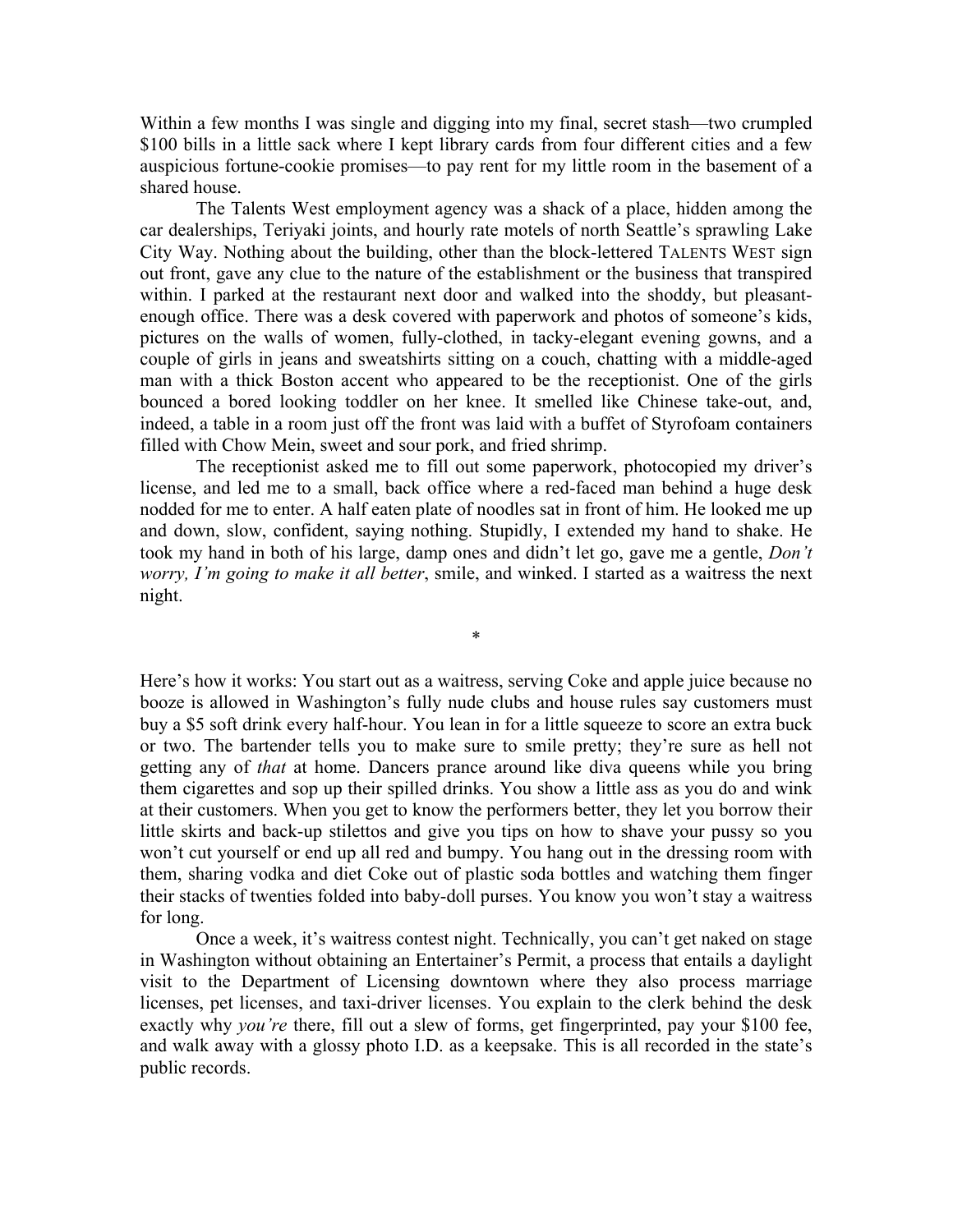For some reason, there's an exception to the license requirement for the waitress contest. You are free to vie for the prize by showing any part of your body you please. Management's explanation is vague, and you don't ask questions.

Waitresses sign up for the contest at the beginning of the shift by filling out a card: name (a good chance to try out would-be stage names), age, hometown, turn-ons, and song choices. "Next up, sure to keep *you* up, is Janie from, oh boy, Janie is from sweet, sweet heaven, folks. She's eighteen, just barely legal, and she likes teddy bears, back rubs, and older men. Here comes Janie!" There are two rounds, about an hour apart, and each waitress gets to dance to one song per round after which she's scored one to ten on ballots passed out to members of the audience. Lots of men come regularly just for waitress contest night.

It takes you a few weeks to work up the courage to sign up, despite pressure from the management and dancers. When you finally do, you decide that the best way to ease your nervousness is to not take it at all seriously. You dress in a fuzzy purple halter and when the deejay announces, "This next young lady's turn on is men who have even more hair on their chests than she does," you stroke your purple fur seductively and blow the audience a kiss. Then you strut across the stage to the groove of P-Funk, bringing on hoots and shouts from a crowd accustomed to Madonna and Shaggy. You're flying with adrenaline, shaking and twisting like you're at a dance club, a little too fast to be sultry, but they're cheering you on and it feels great. You relax into it, get a little more daring, take a test-spin around the pole (it's slippery!), turn to face the mirror and give yourself a little smack on the ass. And you're smiling, grinning, a big huge grin, that's what they all tell you at the end, that no one ever smiles on stage, and you, you just were laughing the whole way through, having a grand old time. When you pull the tie at the back of your halter and let it drop to the floor, you're not even scared anymore. You feel free, triumphant, and you raise your arms in victory. You never get around to taking off your panties. You win the contest anyway.

When I needed a break from the hustle of the floor, I'd slide in next to Walt and nuzzle up like a good little kitty, grasping his big hand and purring into his meaty shoulder. He always smelled good, like baby powder and musky grandpa-cologne, and I told him so. He had thinning white hair, a bristly beard, and a large, round belly that felt firm, as if inflated, when I rested my head on it. He'd pat his chest and say "Oh, oh!" when we talked about my dancing, my body.

\*

"I don't know if my poor little heart can take it!"

"Don't worry. I've been practicing my CPR."

"Oh dear! Now that could be even more dangerous."

Walt rarely ever bought dances, but he was at Sugar's almost every night. Usually that was not looked upon kindly. The show on stage was just the advertisement; the lap dance was the product and that's the only way we earned anything. But Walt was different. He was a safe haven on the murky floor. He did buy a dance from me once my first dance on my first night as an official dancer. I was scared as hell, shaking a little as I rubbed myself over him and blew warm breath in his ear. He smiled gently while I hoisted myself up near his face like the other girls had trained me and whispered, "You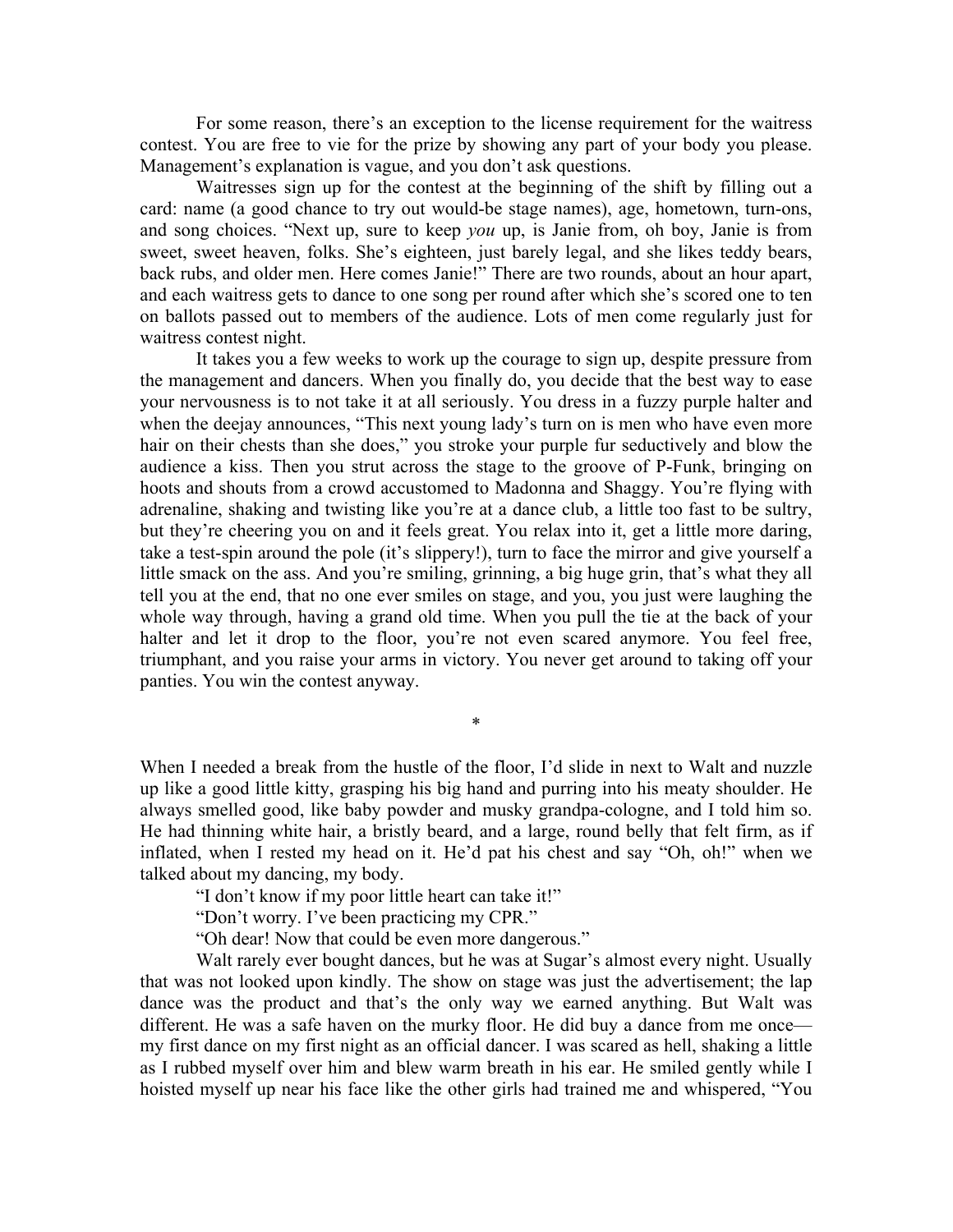know what I want you to do to me...," then nuzzled my cheek in the nest of his pants and hummed a little vibrato. I felt like I was the one violating him.

One night I went to work with a bandage on my back, covering a minor cut.

Walt said, "Don't tell me, dear, you've had your wings clipped. But you're working on growing back a new, better pair. And have you got that halo yet?"

Walt told me I was the only one he'd ever given a ten to in the waitress contest. Once I graduated to full-fledged dancer, I sat in the front row with Walt and Denny on waitress contest night hooting "Take it off!" at the new girls. I recognized their shyness, their exhilaration, the particular progression of this rite of passage.

"You're never the same again after you take off your clothes up on stage," Walt said.

"Yes," I nodded, poked his thigh. "Why don't you try it?"

There's a real subtlety to how much you take off, and when. The first waitress in the contest kept teasing, pulling her shirt up, pulling it back down, sliding the back of her G-string down a little, then back up. She's gonna do it, no she's not. It worked for a while, but eventually we lost interest. Points were deducted.

Number Two was a retired dancer who had recently had a baby. Her breasts were huge against her chest and her stomach was layered and ripply, but she could still drop into a split from 7" heels. We whooped and yelled and tooted on the little toy horns Denny brought in as props even though we knew she wouldn't win.

Emily was cute—short with bobbed brown hair and big, 1950's style, lacey undies. She played a great, demure, good-girl-gone-bad, glancing shyly over one shoulder and letting her bra fall off as if, whoops, she didn't mean to. I was rooting for her.

Danni was a tiny Asian girl with attitude who always took off her panties first. It was her third time in the contest and she had it down. She giggled, teasing the audience; sat with her back against the mirror and knees together, then opened her legs and winked. She was the best, by far, but she'd won last week and the club would rarely let you win more than once. The idea was that you take your \$100 booty straight to the Department of Licensing to become an official "Entertainer" and start bringing in real bucks for yourself and the club.

The last waitress was new that week and she had that Britney Spears, schoolgirl thing going on with a little checked skirt and suspenders. She was pretty enough, but she didn't smile and she took everything off way too quickly. Within thirty seconds she was already naked and we all turned back to our conversations.

\*

There was a man who liked me to grind my heel into his crotch as I danced for him. He winced and moaned when I did it and asked for more. He came in looking for me regularly, a nondescript, overweight man in shorts and a sweaty T-shirt. He brought me gifts like nipple clamps and leather spankers and held me on his lap while I giggled and played with them. He emailed me fantasies in which I was the protagonist. It was all slightly creepy, but you get used to these things and making a living at the club was all about keeping them coming. I set boundaries and then dissolved them, and it barely seemed to matter.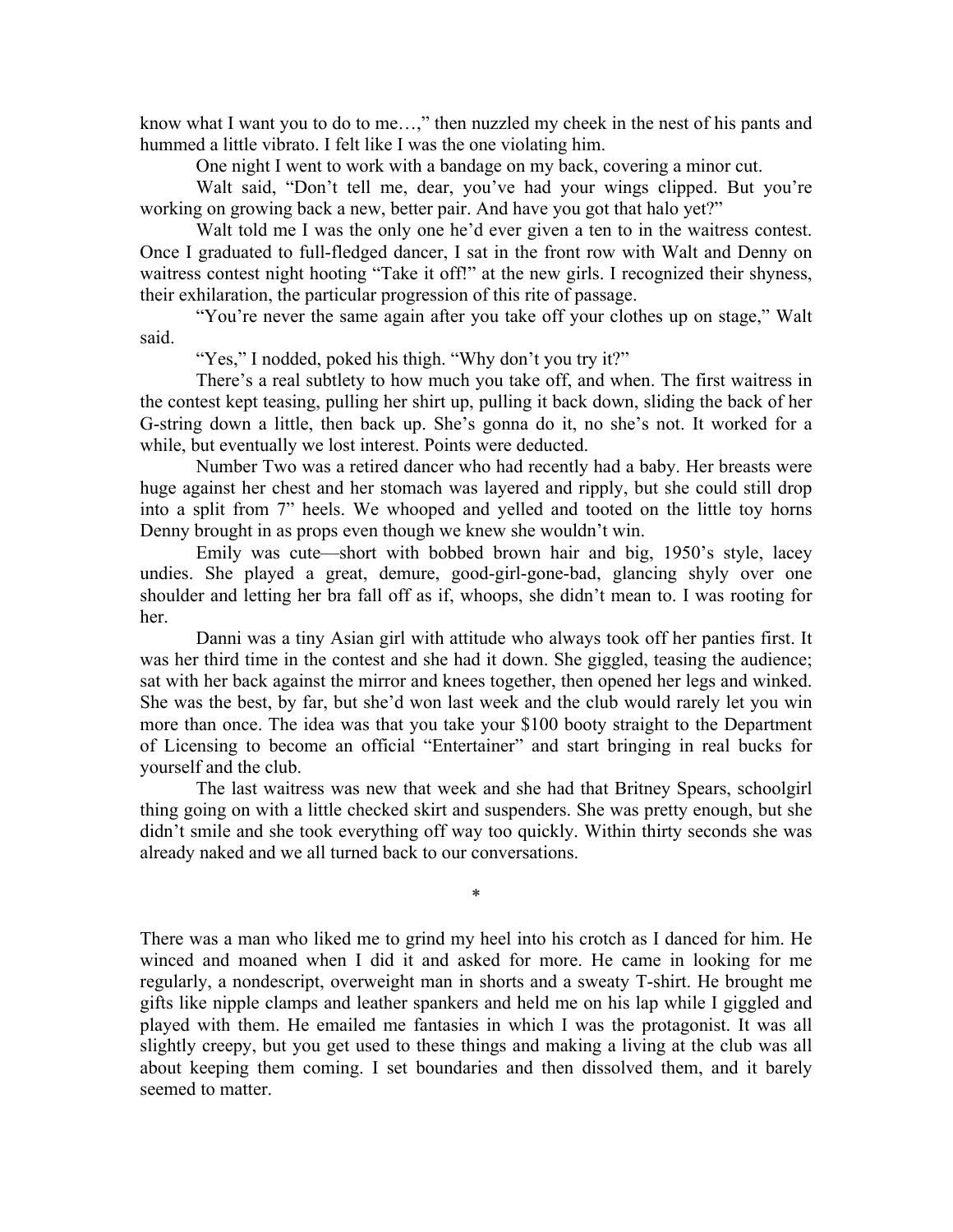Sometimes I loved them. The men. Not in a romantic or sexual way, but with a tenderness that was almost maternal. Sometimes I was overwhelmed by the heaving sadness of all these men, scattered like islands across the dark benches. Floating from island to island, teasing and tending, their intense need to be touched, my body like a salve. One night, a man I'd never seen before beckoned me over after my stage show. He was young, mid-thirties or so, attractive in a clean-cut, square-jawed kind of way and dressed in suit pants and a white pressed shirt like he'd just come from an office. His wife had left him a few weeks ago, he told me. He'd never done this before, wasn't sure how it worked, if it was okay to touch, if he should even be there. Was he telling the truth? Or just trying to elicit my sympathy, score some special treatment? So many stories, I'd learned to be skeptical. But as I danced for him, his lips trembled and his eyes filled with water and I stroked his hair, held his cheeks in my palms, whispered, "It's going to be okay. Shhhhh. It's going to be okay."

I liked getting ready, painting myself with thick black eyeliner, glitter, fat glossy lips, sliding into little outfits in white and pink, lace, tiny gemstones, thigh-highs and heels that made me so very tall. I liked playing what I've got. I liked prancing around the room in my G-string with the new girl from San Diego, the one in the vinyl mini and top hat with long blond braids, whipping each other and giggling like it was a grand slumber party. I liked the moment when I first walked onto the main stage and took you by force. I liked you looking at me and seeing girl.

\*

I liked to count the money when I got home. Sitting at the kitchen table, the rest of the house asleep, there was a delicious pleasure in the piles of twenties, hundreds, grimy bills covered in fingerprints, my body coated in those same sweaty fingerprints. In the 3 AM bathroom mirror, my face was unbeautiful, smudged eyeliner and matted lipstick, and my body bruised. I was raw, patchy, worn, not the smooth spectacle the red lights created. In the shower I scrubbed myself hard.

\*

I miss the deviance. And I miss the glory of being watched.

Yes, parts of it were dark, sometimes unbearably so. The girls who were strung out and trapped, there because they had nothing and nowhere else, babies to support, snorting coke off the lipstick-smeared dressing room counter while pumping a halfhearted, "Pussy power!" fist in the air. The way the nighttime world and its particular economy takes you over from the outside in, charring you with a crisp armor, a wariness of the motives of men, a lingering expectation that sex should beget compensation in one form or another.

But I also left with many surprisingly useful and transferable skills. A brazen confidence: once you've grown accustomed to trotting up to strange men wearing only a G-string, plopping yourself on a lap, and whispering "I'm wet for you already," it becomes far less daunting to cold call reporters, or debate politicians, or negotiate for